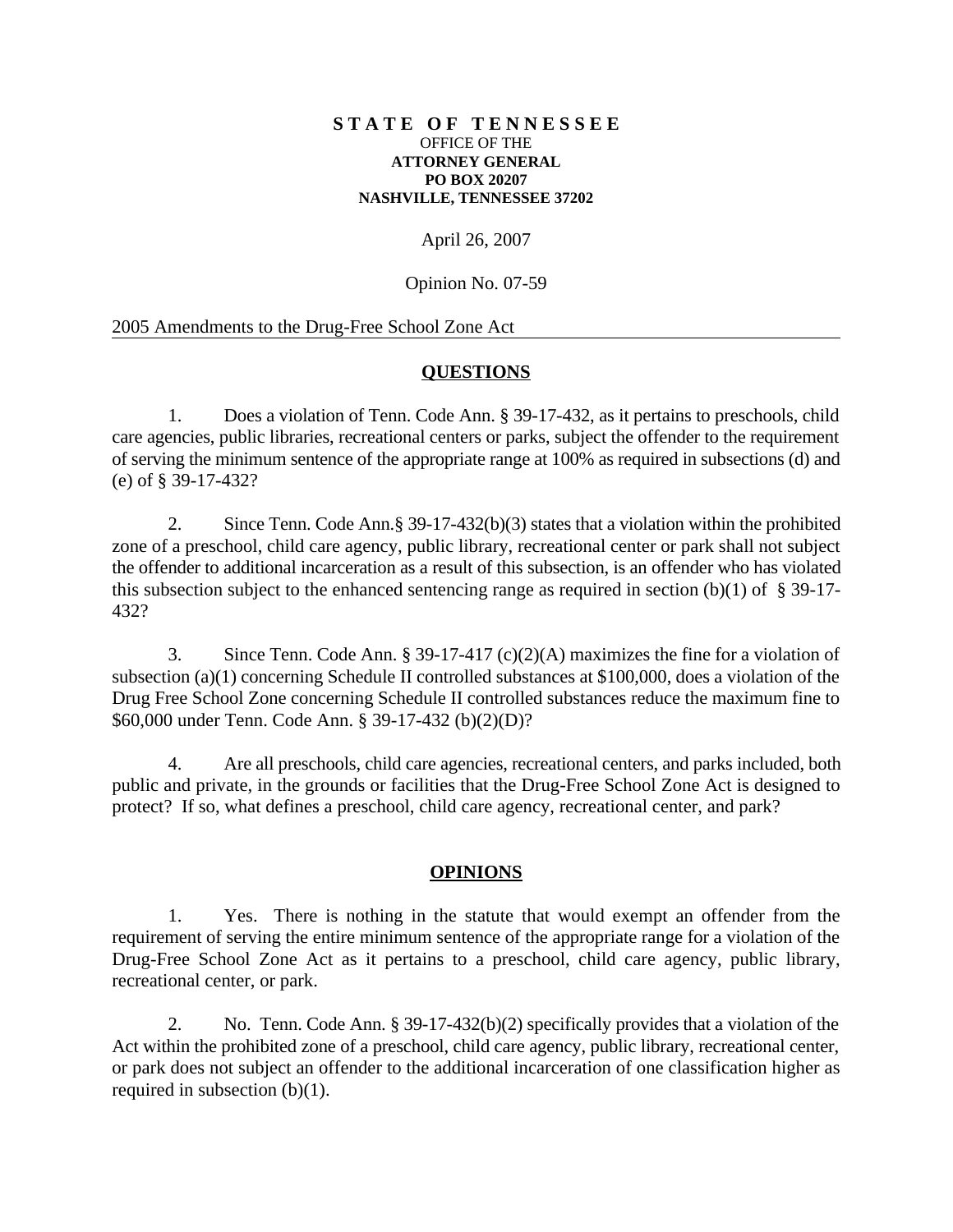3. Yes. Tenn. Code Ann. § 39-17-432(b)(2)(D) sets the maximum fine for a Class B felony under the Drug-Free School Zone Act at \$60,000.

4. The Drug-Free School Zone Act covers all preschools and child care agencies, both public and private. However, only *public* recreational centers and *public* parks are covered by the Act.

#### **ANALYSIS**

1 and 2. Tennessee Code Ann. § 39-17-432 establishes drug-free school zones, with the purpose of "providing vulnerable persons in this state an environment in which they can learn, play and enjoy themselves without the distractions and dangers that are incident to the occurrence of illegal drug activities." *Id*. § 39-17-432(a) (2005). The statute further provides: "The enhanced and mandatory minimum sentences required by this section for drug offenses occurring in a Drug-Free Zone are necessary to serve as a deterrent to such unacceptable conduct." *Id.*

Tenn. Code Ann. § 39-17-432(b)(1)(2005) provides that a violation of Tenn. Code Ann. § 39-17-417, "or a conspiracy to violate the section that occurs on the grounds or facilities of any school or within one thousand feet (1,000') of the real property that comprises a public or private elementary school, middle school, secondary school, preschool, child care agency, or public library, recreational center or park shall be punished one (1) classification higher than is provided in § 39- 17-417(b)-(i) for such violation." However, subsection (b)(3) goes on to state that a person convicted of violating subsection (b)(1) "who is within the prohibited zone of a preschool, childcare center, $\frac{1}{2}$  public library, recreational center or park shall not be subject to additional incarceration as a result of this subsection (b) but shall be subject to the additional fines imposed by this section."

Therefore, only violations which occur on the grounds or facilities of any school or within 1,000 feet of the real property that compromises a public or private elementary school, middle school, or secondary school will subject an offender to the additional incarceration of one classification higher than that provided in § 39-17-417(b)-(i).

Tenn. Code Ann. § 39-17-432(d) - (e) states in pertinent part that a defendant convicted of violating § 39-17-432(b)(1) shall serve the "entire minimum sentence for the defendant's appropriate range of sentence." Although an offender who is within the prohibited zone of a preschool, childcare center, public library, recreational center, or park is not subject to additional incarceration, as discussed above, there is nothing in the statute that exempts the offender from serving the entire minimum sentence at the non-enhanced range.

Although subsection  $(b)(1)$  uses the term "child care agency" and subsection  $(b)(3)$  uses the term "child care center," it does not appear that the legislature intended to distinguish between the two.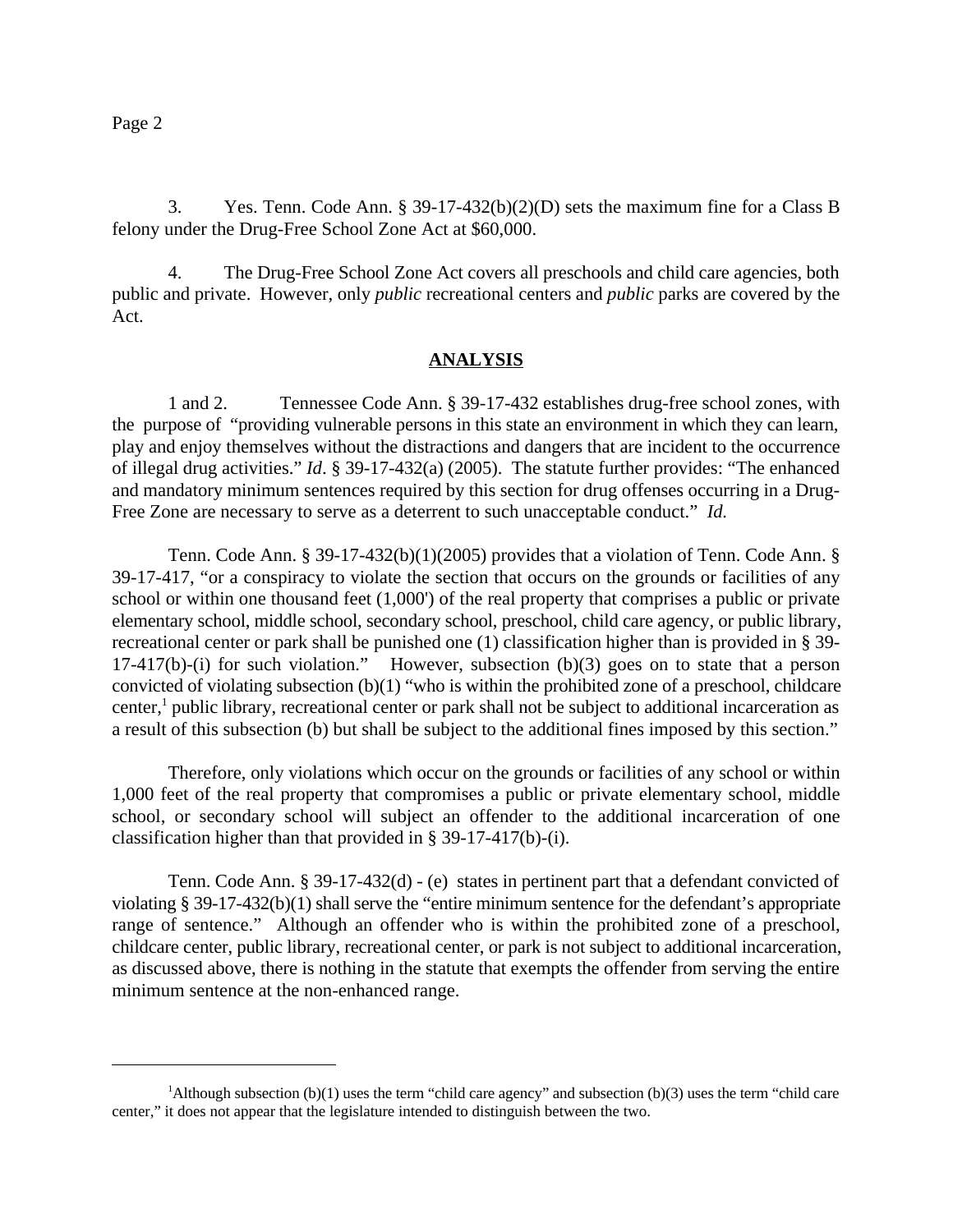### Page 3

3. According to Tenn. Code Ann. § 39-17-417(a)(1)-(4), it is an offense for a defendant to knowingly manufacture, deliver, sell or possess a controlled substance with the intent to manufacture, deliver or sell the controlled substance. A violation of subsection (a) with respect to cocaine or methamphetamine is a Class B felony if the amount involved is point five (.5) grams or more of any substance containing cocaine or methamphetamine, and a defendant may not be fined more than one hundred thousand dollars (\$100,000). Tenn. Code Ann. § 39-17-417(c)(1). Tenn. Code Ann. § 39-17-417 (c)(2)(A) provides:

Any other Schedule II controlled substance, including cocaine or methamphetamine in an amount of less than point five (.5) grams, is a Class C felony and, in addition, may be fined not more than one hundred thousand dollars (\$100,000); provided, that if the offense involves less than point five (.5) grams of a controlled substance containing cocaine or methamphetamine but the defendant carried or employed a deadly weapon as defined in § 39-11-106, during commission of the offense or the offense resulted in death or bodily injury to another person, the offense is a Class B felony.

However, under the Drug-Free School Zone Act, in addition to punishment one classification higher for a violation of § 39-17-417, a defendant convicted of violating the Act is subject to a maximum fine of \$60,000 for the enhanced Class B felony rather than a maximum fine of \$100,000 as provided in § 39-17-417(c)(1)-(2)(A). Tenn. Code Ann. § 39-17-432 (b)(2)(D).

4. You have asked whether both public and private preschools, child care agencies, recreational centers, and parks are included in the Drug-Free School Zone Act. As previously discussed, the statute provides that a violation of the Act that "occurs on the grounds or facilities of any school or within one thousand feet (1,000') of the real property that comprises a *public or private elementary school, middle school, secondary school, preschool, child care agency, or public library, recreational center or park* shall be punished one (1) classification higher than is provided in § 39-17-417(b)-(i) for such violation." (Emphasis added). The wording of the statute makes it clear that the General Assembly intended the Act to cover both public and private schools and child care agencies, but only *public* libraries, recreational centers and parks.

The terms "preschool" and "child care agency" are not defined in the statutes involved; therefore, one must look to the plain language of the statutes and apply the ordinary meaning of the words. *Cohen v. Cohen*, 937 S.W.2d 823, 827 (Tenn. Ct. App. 1996). "Preschool" is defined as "pertaining to, or designed for a child of nursery school age." A "nursery school" is defined as a "school for children who are not old enough to attend kindergarten." The *American Heritage Dictionary* 853, 979 (2d ed. 1985). Tenn. Code Ann. § 49-6-201 provides that "[c]hildren entering kindergarten shall be five (5) years of age on or before September 30 of the current kindergarten term." Tenn. Code Ann. § 71-3-501(4) defines a "child care agency" as "a place or facility, regardless of whether it is currently licensed, that is operated as a 'family child care home,' a 'group child care home,' a 'child care center,' or a 'drop-in center,' as those terms are defined in this part, or that provides child care for five (5) or more children who are not related to the primary caregiver for three (3) or more hours per day."